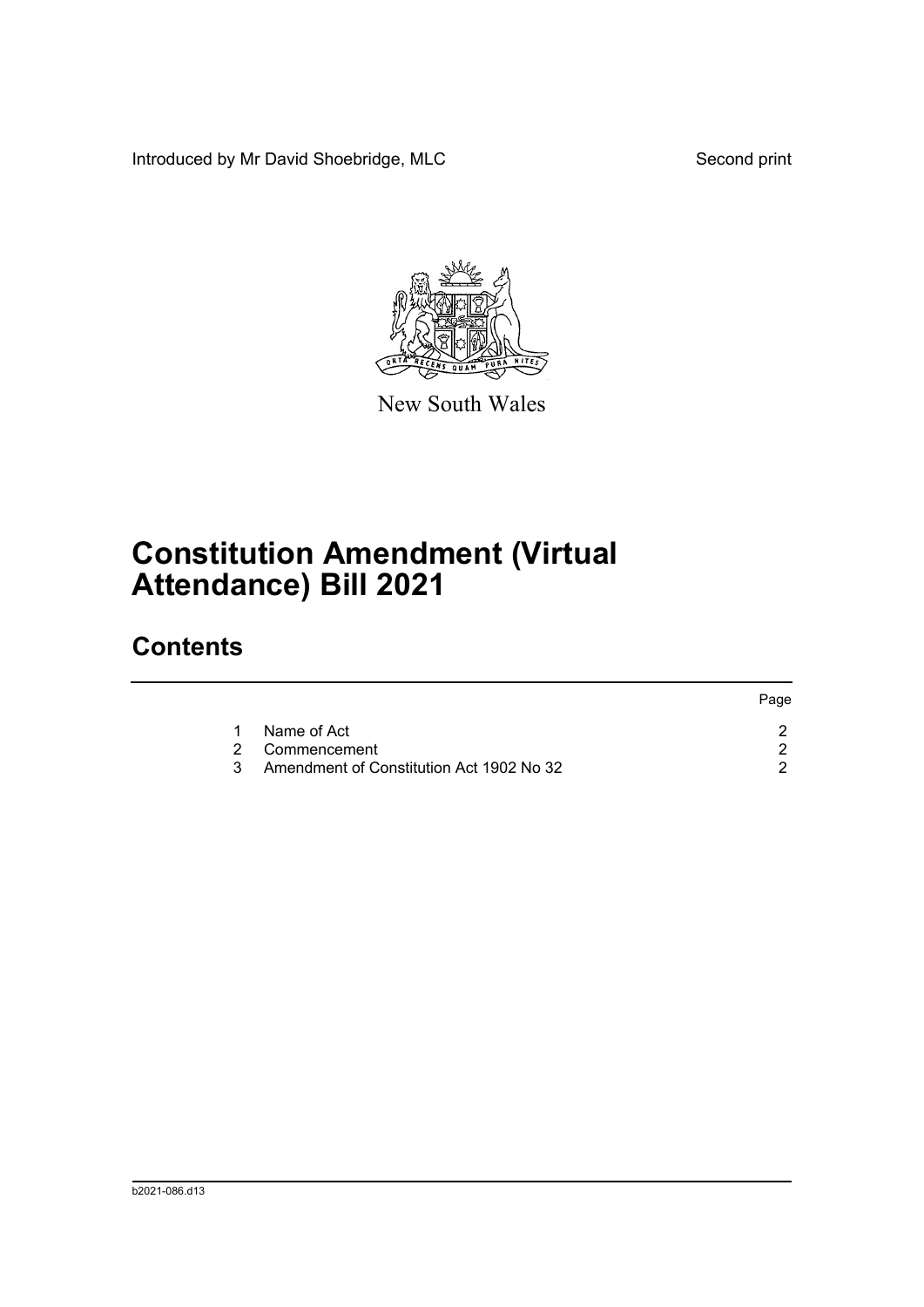*This PUBLIC BILL, originated in the LEGISLATIVE COUNCIL and, having this day passed, is now ready for presentation to the LEGISLATIVE ASSEMBLY for its concurrence.*

*Legislative Council*

*Clerk of the Parliaments.*



New South Wales

## **Constitution Amendment (Virtual Attendance) Bill 2021**

Act No , 2021

## **A Bill for**

An Act to amend the *Constitution Act 1902* to enable members of Parliament to attend meetings of Houses of Parliament remotely.